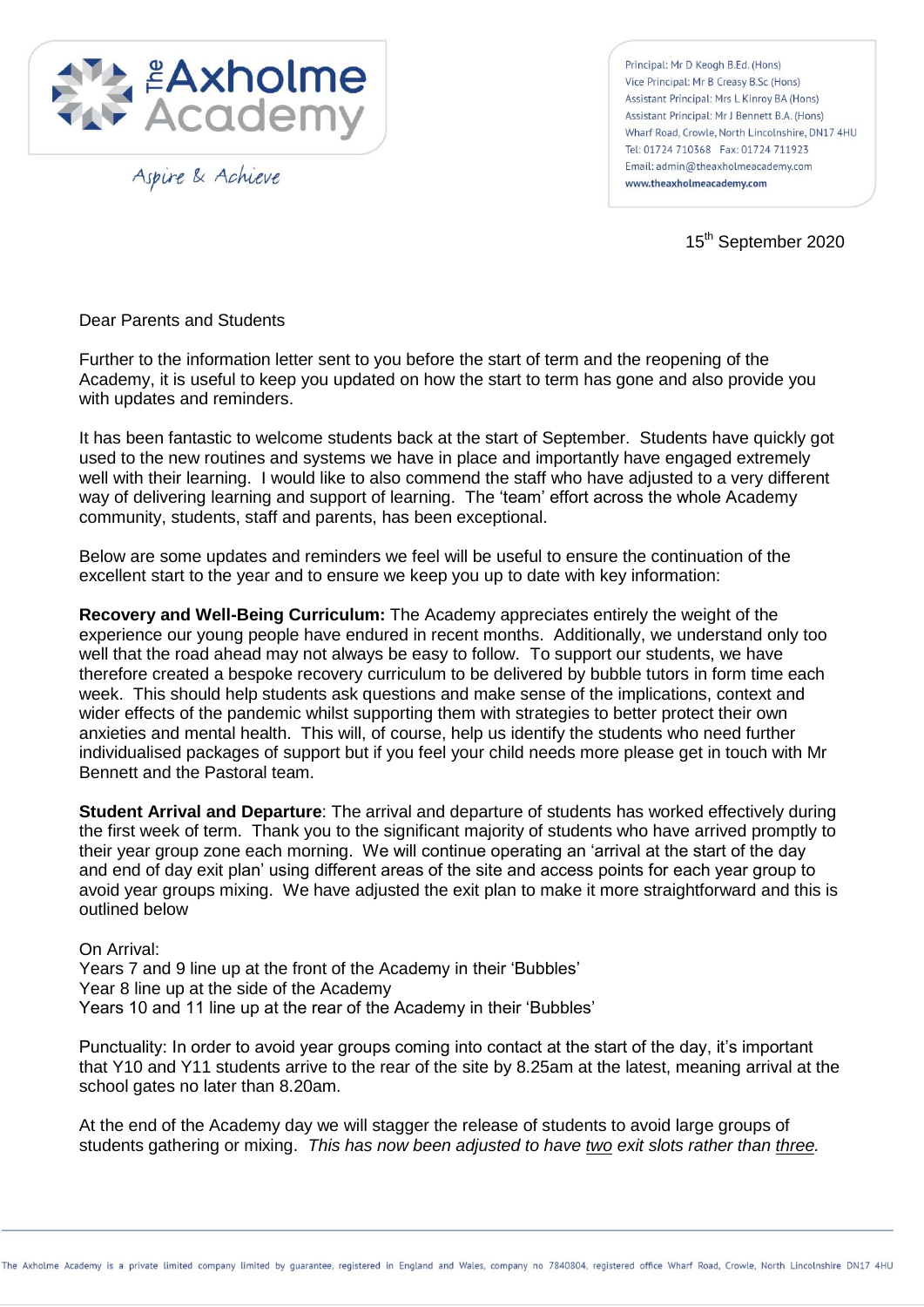*2.55pm* - Students who are picked up by parents in cars will be released. Also, students who walk or cycle home will be released at *2.55pm* and must leave the site straight away

Students who walk home or cycle home will be released from period 5 and must leave the site straight away

*3.00pm -* Students who use the bus for transportation will be released from period 5

**Catering:** The Academy is providing food at lunch-time; hot and cold options are available. A Google Form will be sent to your Academy email address to order food in advance each Wednesday. This must be completed if your child requires lunch, as the canteen will not be taking orders on the day. This will avoid lengthy queuing and gathering of large groups of students.

Students can bring a packed lunch if that is the preferred choice.

We will be reviewing the catering arrangements during the week beginning  $14<sup>th</sup>$  September and update you if there are any amendments to the current system.

**Uniform and Equipment:** In line with the guidance, normal Academy uniform expectations apply to all students. We appreciate that it may have been challenging to source the correct uniform prior to the start of term. From the week beginning  $14<sup>th</sup>$  September we will be calling parents/carers of students who are not in full and correct uniform to discuss the reasons and provide advice and support. As mentioned previously, we expect all students to bring their own standard equipment such as a pencil, pen, ruler and calculator. Students should not share equipment with others.

**Academy Governors:** We currently have vacancies on the Academy Governing Board for 2 Parent Governors and 2 Community Governors. To find out more about the valuable role Governors play at the Academy and the application process please see our website for more details.

**Transport:** Buses are running as normal and students/parents/carers who make use of the service have had information sent regarding seating arrangements, behaviour and hygiene expectations.

As a reminder:

*Double Decker Buses* - Students sit in the following zones:

- Lower Deck Year 11 at rear and Year 10 at front
- Upper Deck Year 9 at the rear, Year 8 in the middle section and Year 7 in the front section

*Single Decker Buses –* Students sit in the following zones:

 Year 11 in the rear section followed by Year 10, Year 9, Year 8 and Year 7 in the front section of seats

Students must have and use their pass each day and also only use the bus that their pass allows them to travel on. (i.e if the pass states 221 the student must only use the 221 bus). Academy staff and North Lincolnshire Council staff will continue to check students are using the correct bus and have their bus pass with them.

If a bus pass been lost:

For bus numbers listed below please contact the Academy for a replacement bus pass paid for via ParentPay -

- 223 bus Dunscroft/Hatfield/Thorne/Moorends
- 224 bus Swinefleet/Ousefleet/Adlingfleet/Reedness
- 225 bus Scunthorpe/Gunness/Burringham
- Academy minibus Belton/Epworth/Owston Ferry/Haxey/Westwoodside
- For bus numbers listed below please contact North Lincolnshire Council on 01724 296296 (Educational Transport department) to arrange a replacement.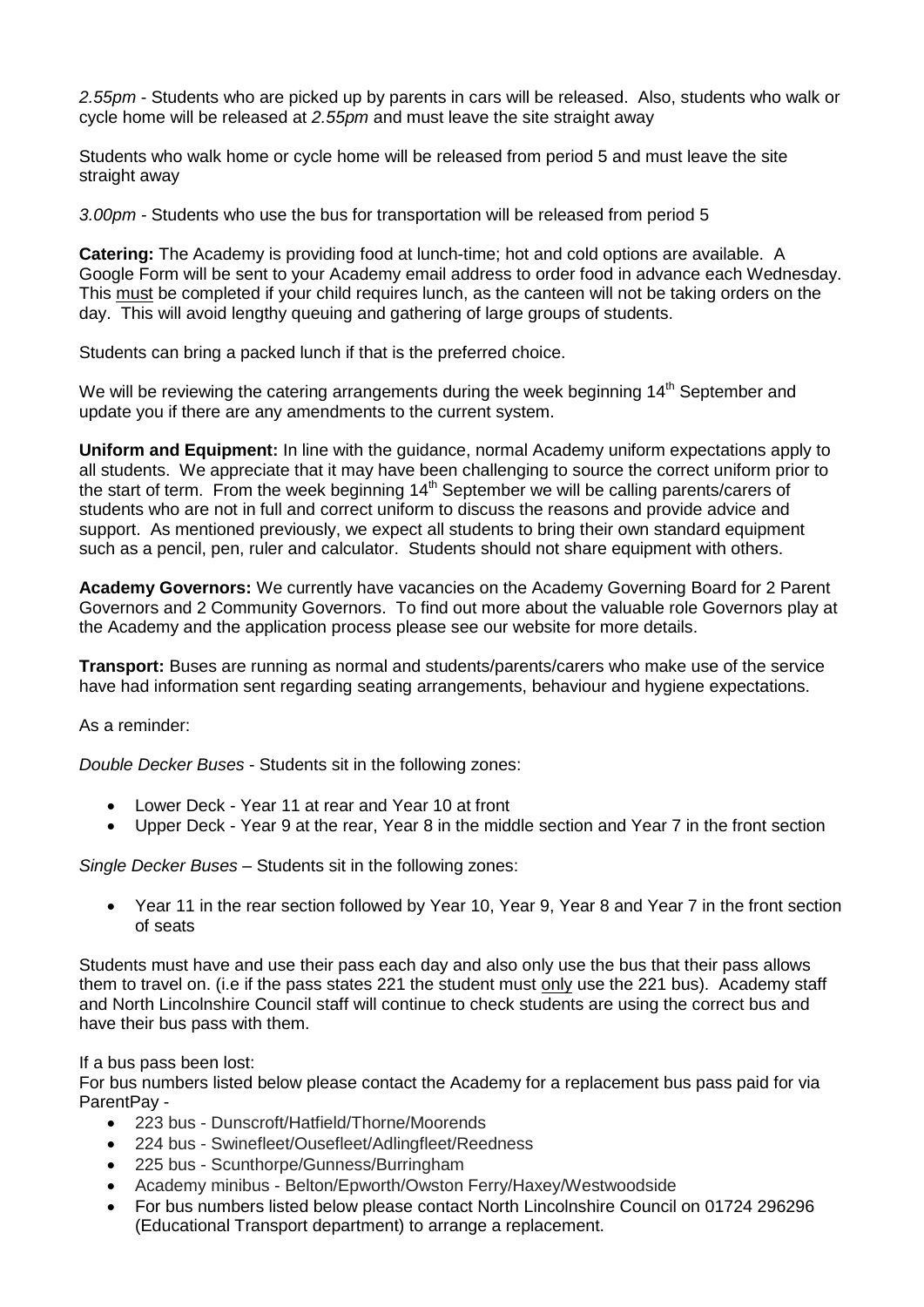- o 221 bus Keadby/Amcotts/Garthorpe/Luddington/Eastoft
- o 222 bus Keadby/Althorpe

**Hygiene and Prevention of the spread of Coronavirus**: Students have shown a very mature approach to the hygiene measures expected. It is absolutely essential that all students continue to maintain hygiene in line with the guidance. There will continue to be hand sanitiser available across the Academy site and enhanced cleaning is in place. We also encourage students to have their own hand sanitiser as well, particularly if they are using transport to travel to/from the Academy.

In summary, the hygiene and prevention measures focus on:

- 1. Minimise contact with individuals who are unwell by ensuring that those who have coronavirus (COVID-19) symptoms, or who have someone in their household who does, do not attend school
- 2. Clean hands thoroughly more often than usual
- 3. Ensure good respiratory hygiene by promoting the 'catch it, bin it, kill it' approach

**Preventing the Spread of Coronavirus -** The information below is provided to help parents and students with the key information and guidance regarding preventing the spread of Coronavirus.

## **Do not send your child to school if:**

- They are showing [coronavirus \(COVID-19\) symptoms](https://www.nhs.uk/conditions/coronavirus-covid-19/symptoms/) (10 day isolation)
- Someone in their household is showing symptoms (14 day isolation)

If a student has Coronavirus symptoms:

- A new, continuous cough, where you cough a lot for more than an hour, or have three or more coughing episodes in 24 hours.
- Fever where your temperature is above 37.8C.
- A loss of, or change in, your normal sense of taste or smell they need to stay at home and self-isolate for 10 days.

[Arrange a test](https://www.nhs.uk/conditions/coronavirus-covid-19/testing-and-tracing/) as soon as possible if you or your child develops symptoms. Inform school of the results.

**Self-Isolation Clarification**: We are aware that the guidance on self-isolation is wide ranging and can be difficult to understand. We have been in contact with the Local Authority and The Department of Education to clarify this procedure after receiving many different guidance documents. We will update students, parents and staff if there are any changes to the current guidance.

- If a student displays symptoms siblings and household members will also need to stay at home and isolate for 14 days
- The student with the symptoms will need to get a test as soon as possible
- If a test returns back negative the student and siblings can return to school
- People who have tested positive will receive a text, email or phone call requesting that they log into the NHS Test and Trace website to create a confidential account where they can record details about their recent close contacts. Please read the [guidance for households](https://www.gov.uk/government/publications/covid-19-stay-at-home-guidance)  [with possible or confirmed coronavirus \(COVID-19\) infection](https://www.gov.uk/government/publications/covid-19-stay-at-home-guidance) if you have any queries. The school will liaise with the Local Public Health Team and the Local Authority to contact any close contacts.
- If you are self-isolating because you have been contacted through the track and trace service and you are a close contact of a confirmed case, you will need to self-isolate for 14 days. If you develop any symptoms during this period you will need to arrange for a test and your 14 day period will start again from the day you developed symptoms. If the test comes back negative you will still need to complete your isolation period of 14 days before you can return to school.